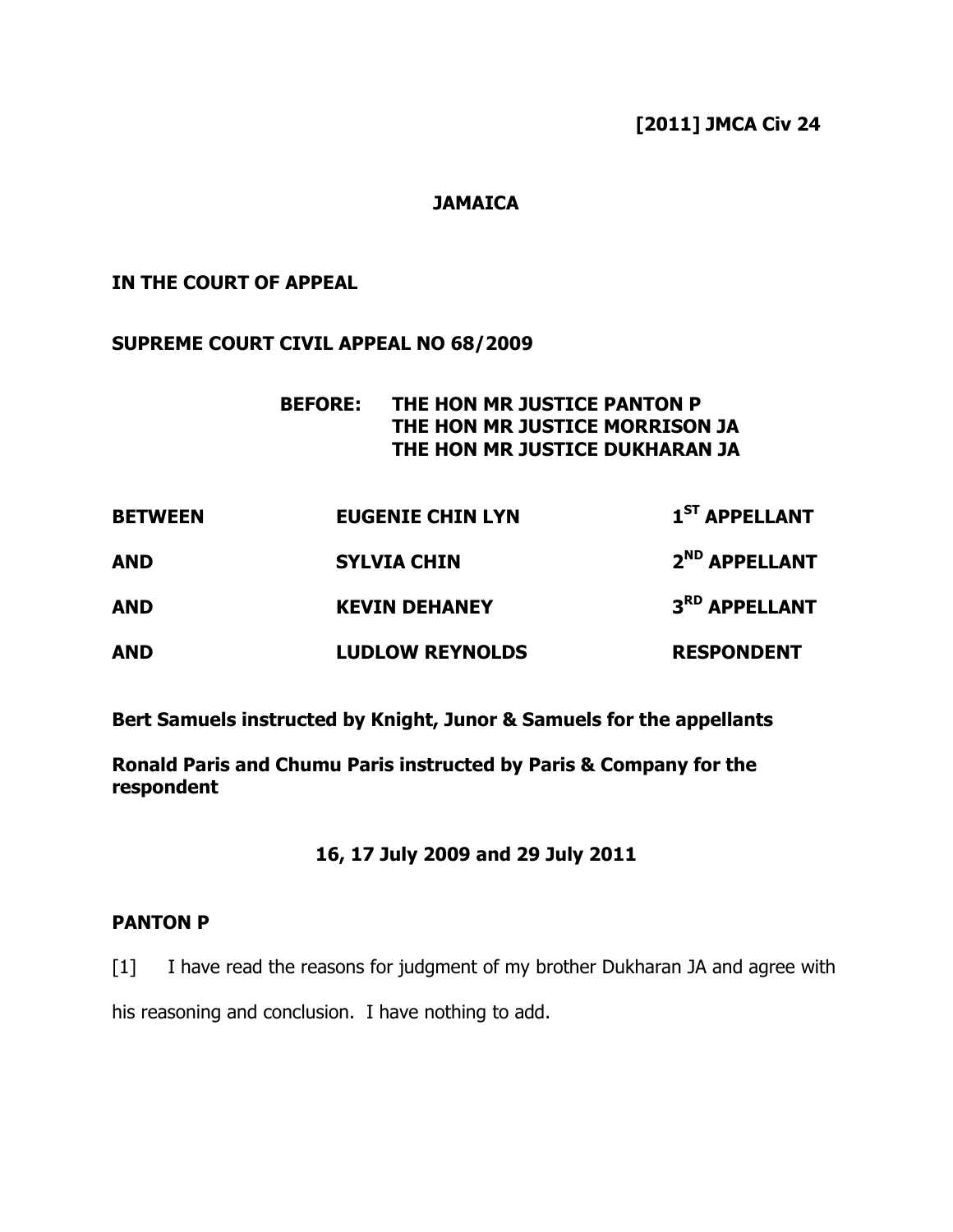#### MORRISON JA

[2] I too agree with the reasoning and conclusion of Dukharan JA and have nothing to add.

#### DUKHARAN JA

[3] This is an appeal against the decision of Cole-Smith J made on 1 June 2009, discharging an ex parte injunction granted by her on 15 September 2008 in favour of the appellants. She refused to grant new injunctions in terms of the discharged injunctions pending the hearing of this appeal. On 16 and 17 July 2009, we heard submissions from the appellants and the respondent when we dismissed the appeal and refused the injunctions sought. We promised then to put our reasons in writing and this we now do.

[4] The chronology of events in this case commenced in May 2008 when the  $1<sup>st</sup>$ appellant (hereinafter called E.C.L) and the respondent began negotiations for the sale of a property at 24 Dudley Kassim Drive in Montego Bay, St James. The parties agreed on a price of \$30,000,000.00. Between 10 May and 8 June 2008, E.C.L. made four payments totalling US\$100,000.00 to the respondent. There is no evidence, in writing, of any agreement between the parties as to the terms of the sale. The parties instead began negotiations to enter into a lease with an option to purchase. Sometime in July 2008 the respondent allowed E.C.L. to store goods on the premises. E.C.L. indicated to the respondent that she wanted her sister and her son's name added to the lease and complained that the draft lease did not include an option to purchase. An engrossed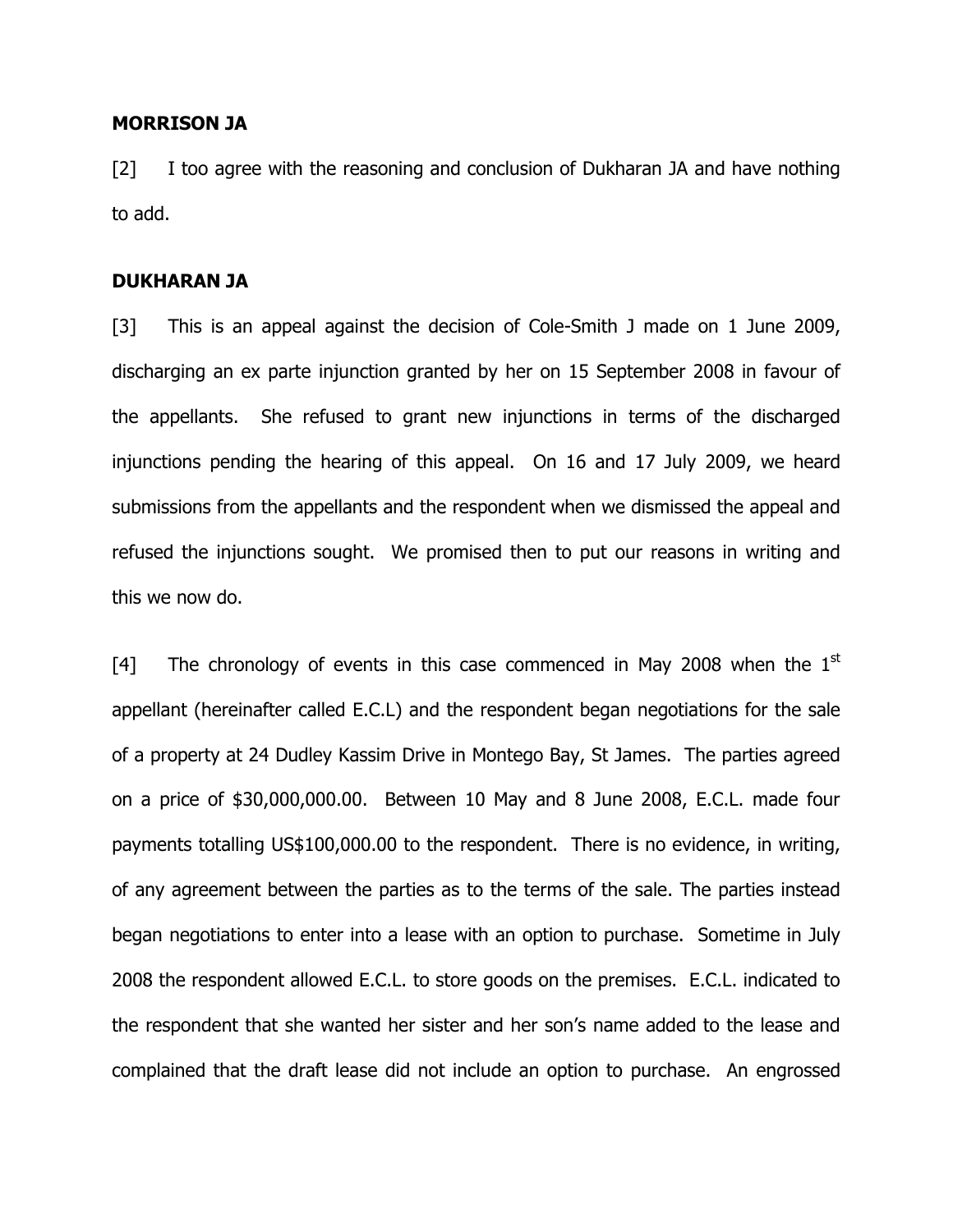lease incorporating the amendment requested by E.C.L. was made and executed on 13 August 2008 before a Justice of the Peace. The following day the respondent gave the engrossed lease to E.C.L. for execution by her son and sister. Before that the respondent gave E.C.L. letters to the Jamaica Public Service Company Ltd and the National Water Commission to reconnect utilities to the premises in the name of E.C.L. The keys to the premises were also given to E.C.L. On 1 September 2008, E.C.L. paid US\$4,000.00 into the respondent's bank account.

[5] The respondent went abroad and on 5 September 2008 E.C.L. gave the respondent a copy of the engrossed lease which was not signed by her or her son but with various notations on the document. On 6 September 2008, the respondent instructed his attorney to terminate the lease. On 14 September 2008, the respondent returned to Jamaica and took back possession of the premises by replacing padlocks, which were put on by E.C.L. On 15 September 2008, the appellants obtained an ex parte injunction after commencing these proceedings.

[6] It is against this background that on 1 June 2009, Cole-Smith J refused and discharged the continuation of the injunction and found that, although there are serious and complicated issues to be tried, damages would be an adequate remedy.

[7] The appellants filed four grounds of appeal. However, only two were pursued. They are as follows:

> "(a) The learned judge erred as a matter of fact and/or law and/or wrongly exercised her discretion in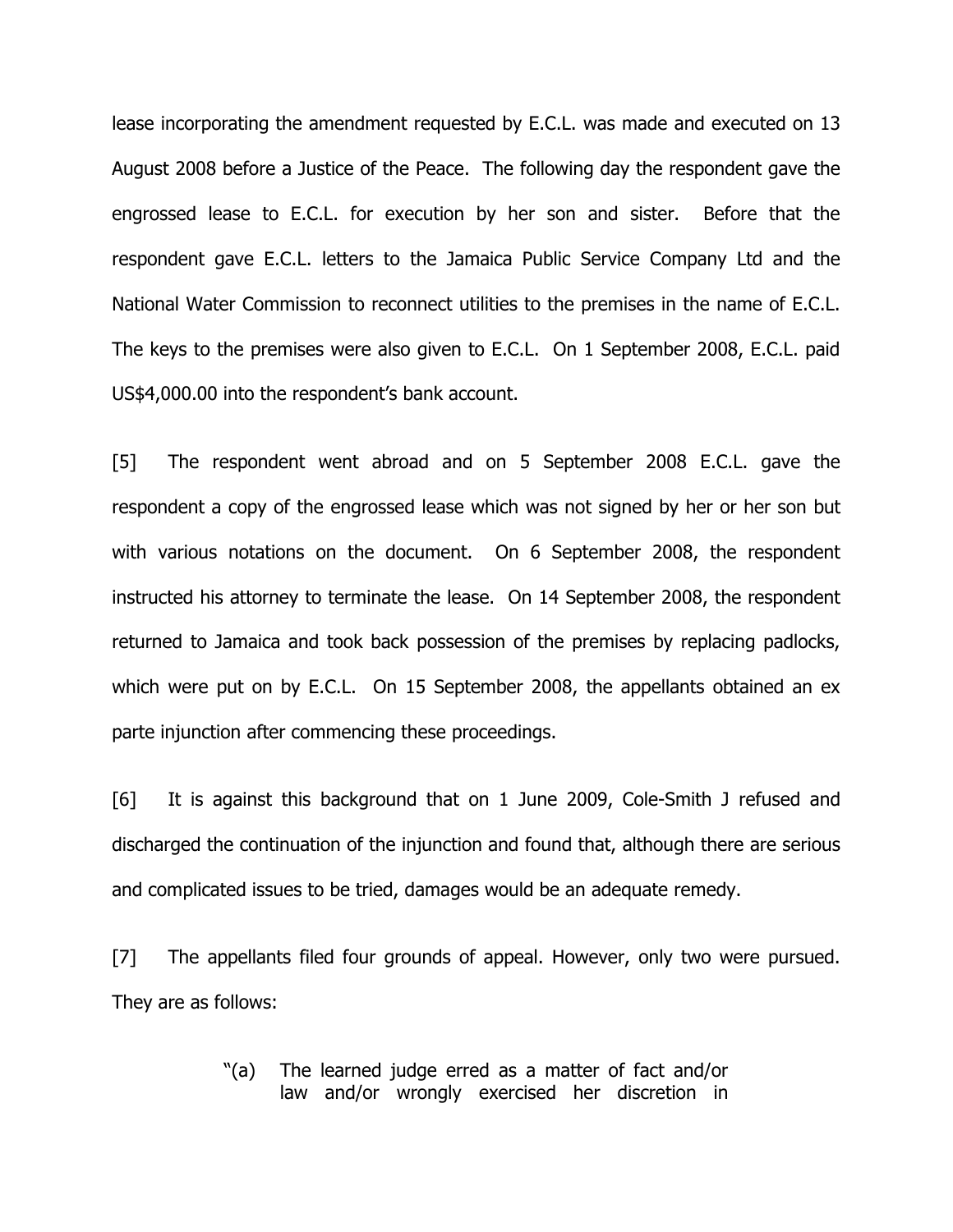refusing to grant the applications for the injunction such as to amount to a miscarriage of justice.

- (b) The learned trial judge erred as a matter of fact and law in finding that damages are an adequate remedy in relation to an alleged breach of contract for the sale of land."
- [8] The orders sought are as follows:
	- "a. An order setting aside the learned Judge's Order.
	- b. Orders that:
		- 1. An Injunction restraining the Respondent whether by himself or acting through his servants/agents or otherwise from re-taking possession or otherwise interfering with the quiet possession of the Appellants in respect of premises located at Dudley Cassin [sic] Drive, Montego Bay in the parish of Saint James currently occupied by the Appellants.
		- 2. An Injunction restraining the Respondent whether by himself or acting through his servants and/or agents from taking any steps to bar or otherwise prevent the Appellants and their servants or agents from entering the premises located at Dudley Cassin [sic] Drive, Montego Bay in the parish of Saint James and/or from carrying on their business operations at the said premises.
		- 3. An Injunction to restrain the Respondent whether by himself or acting through his servants and/or agents or otherwise from taking any step calculated to:
			- a. Interfere with and/or disrupt the Appellants' business operations at the said premises in any way whatsoever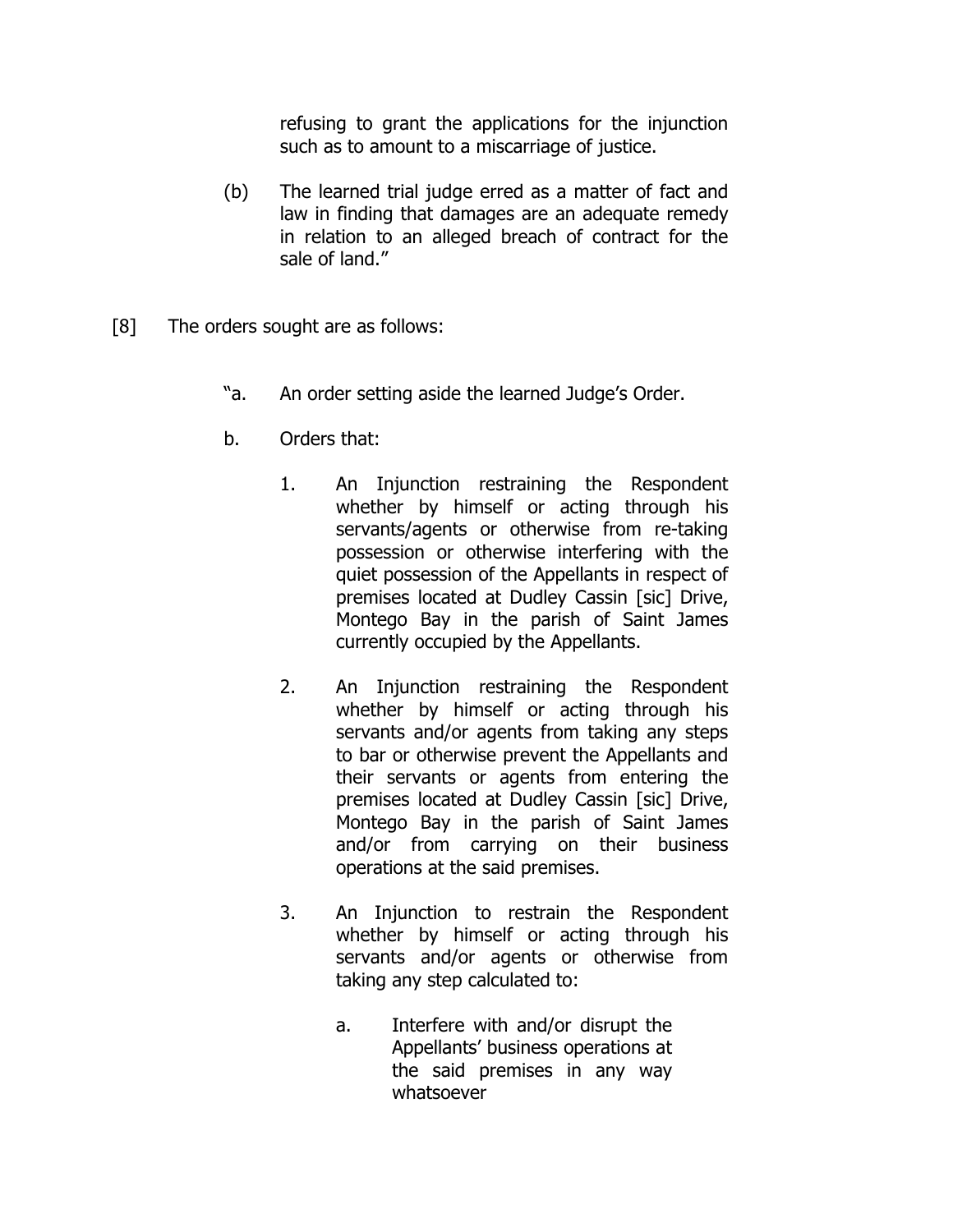- b. Interfere with and restrict the Appellant's lawful use and occupation of the premises.
- c. Deprive the Appellants, their servants, agents, workers and other invitees from having access to the premises.
- d. Deprive the Appellants of their right to utilize the premises as contemplated by the lease agreement entered into between the parties.
- 4. An injunction restraining the Respondent whether by himself or through his servant and/or agents from selling, transferring or otherwise disposing or attempting to sell, transfer or otherwise dispose of his interest in the said property at Dudley Cassin [sic] Drive Montego Bay in the parish of Saint James.
- 5. Costs of this application be Costs in the Appeal.
- 6. Such Further and/or other relief as this Honourable Court deems fit."

# **Submissions**

[9] Mr Samuels for the appellants, in his skeletal arguments, submitted that although the learned judge correctly found that there were serious and complicated issues to be tried, she erred when she found that damages would be an adequate remedy. Counsel cited American Cyanamid Company v Ethicon Limited [1975] 2 WLR 316, to support his argument that, even if an award of damages would be an adequate compensation, there was no undertaking as to damages on the part of the respondent. There was no evidence before the court that should the appellants succeed at trial, the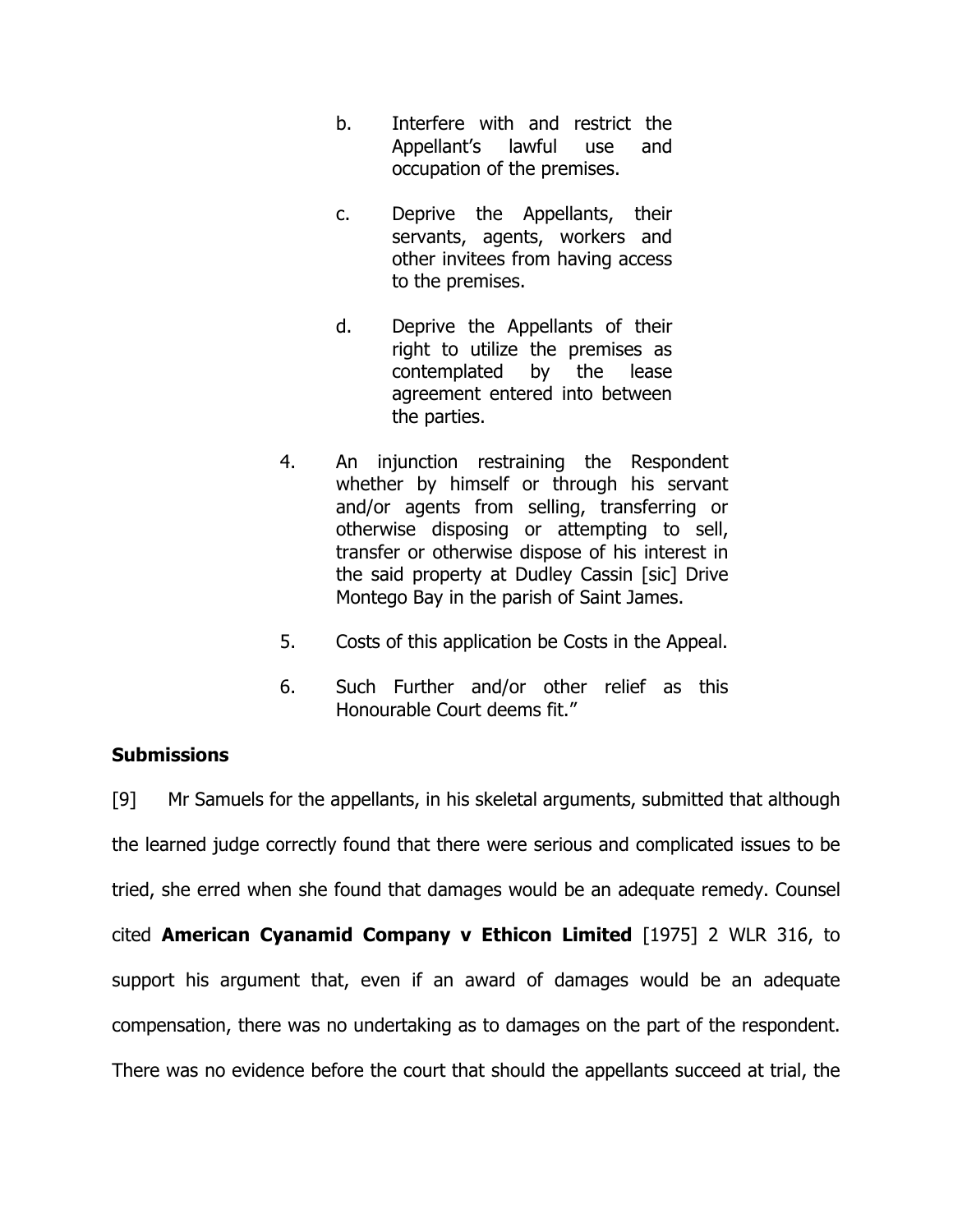damages she would have suffered could be paid by the respondent. He further submitted that E.C.L. has demonstrated by her affidavit that she and the other appellants are able to honour any undertaking in damages if such an award was given to the respondent. If damages would be an adequate remedy, and since the appellants after giving an undertaking are in a financial position to pay, there would be no reason upon this ground to refuse an interlocutory injunction. Counsel further submitted that grave hardship and oppression would befall the appellants while the respondent would suffer no loss as he has retained the deposit of US\$100,000.00 and continues to collect US\$4,000 monthly for rental/mortgage. The balance of convenience therefore rests in the appellants' favour due to the undue hardship that would occur. A remedy in damages, counsel further submitted, would result in an unfair outcome, in that, the appellants have already incurred expenses in the improvement of the property and payments already made would be lost.

[10] Counsel for the appellants further submitted that there could be no dispute as to whether a lease exists based on the acts of part performance, confirmation of a lease and an option for future purchase as evidenced by the memorandum in writing. Counsel cited the case of **Rossiter and Others v Miller** (1878) 3 AC 1124, where it was held that if, on the construction of correspondence which has taken place between the parties to a contract for the sale of land, all the particulars essential for the finality and completeness of the contract, with reference to the premises, parties, price, etcetera are found in section 4 of the Statute of Frauds and the mere fact that the parties have stipulated that there shall afterwards be prepared a formal agreement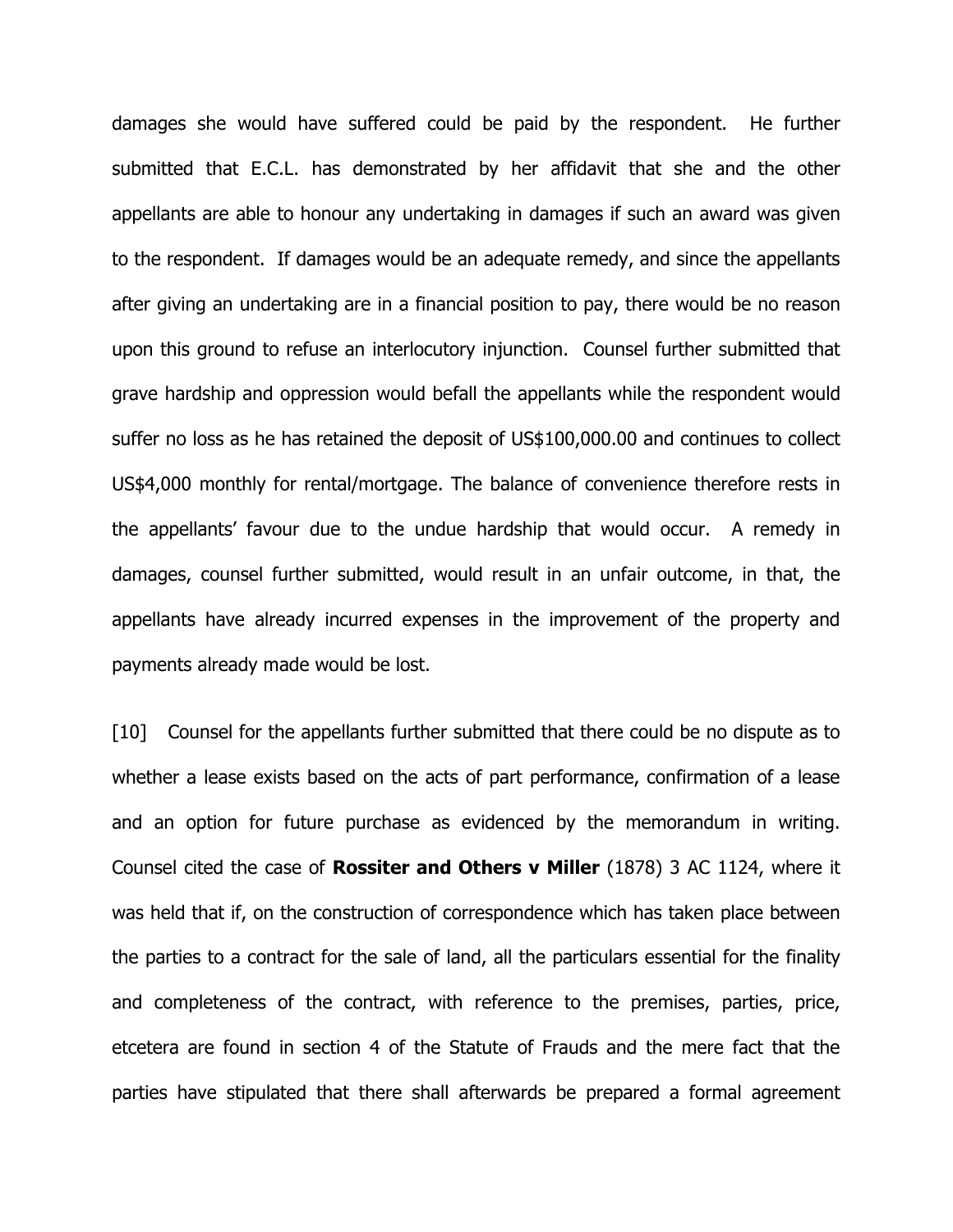embodying the terms agreed on is immaterial and does not affect the matter. Counsel further submitted that the respondent is estopped from denying that the appellant is a purchaser in possession and a lessee and that there is an agreement for a lease with an option to purchase in the future.

[11] Counsel in sum, submitted that damages would not be an adequate remedy and would create a grave injustice, in light of the appellants' hardship and that the balance of convenience rests in the appellants' favour and withholding an injunction would more likely produce an unjust result.

[12] Counsel for the respondent, Mr Ronald Parris, submitted that the facts do not support the appellants' argument that the parties concluded a binding agreement for sale, evidenced in writing and capable of being specifically performed. The facts do not support the appellants' argument that they are purchasers in possession of the respondent's premises. Counsel further submitted that the appellants were put in possession by the respondent upon his receipt of the written lease agreement signed by the  $1<sup>st</sup>$  appellant, subject to it being signed thereafter by the other two appellants. Counsel argued that the other two appellants did not sign the lease, but by written notations indicated disagreement with fundamental terms already agreed upon by the respondent, thereby showing an intention not to be bound by the terms of the lease signed by him. Counsel in summary, submitted that this court should uphold the decision of Cole-Smith J discharging the ex parte interim injunction and refusing to grant new injunctions, and it is not necessary for the court to even consider the balance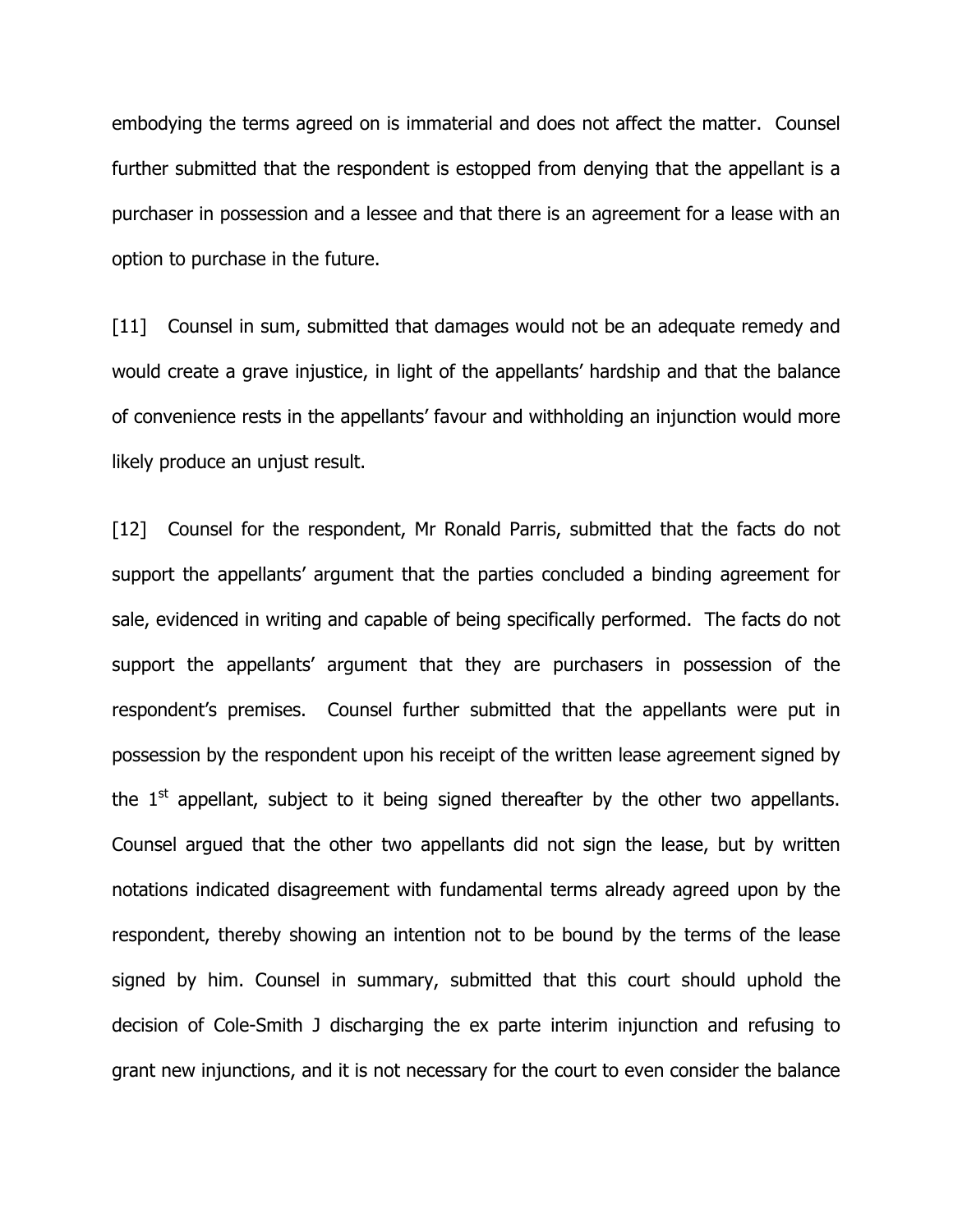of convenience or the balance of the risk of injustice. Even if this court thinks otherwise, then the balance favours the refusal of injunctive relief, as damages would be an adequate remedy, he contended.

### The Issues

[13] The main issue to be determined is whether or not the appellants have a real prospect of success for a permanent injunction at the trial of this claim. Is there a triable issue? In American Cyanamid v Ethicon Limited, Lord Diplock said at page 323:

> "So unless the material available to the court at the hearing of the application for an interlocutory injunction fails to disclose that the plaintiff has any real prospect of succeeding in his claim for a permanent injunction at the trial, the court should go on to consider whether the balance of convenience lies in favour of granting or refusing the interlocutory relief that is sought."

This approach was followed in the case of **Ninemia Maritime Corporation v Trave** 

[1983] 1 WLR 1412 when Kerr LJ said at page 1417:

"A good arguable case is no doubt the minimum which the plaintiff must show in order to cross what the judge rightly described as the 'threshold' for the exercise of the jurisdiction. But at the end of the day the court must consider the evidence as a whole in deciding whether or not to exercise this statutory jurisdiction."

[14] Is there evidence to support the fact that the parties concluded a binding agreement for sale which is evidenced in writing and capable of being specifically performed? It is quite clear from the facts that in May 2008, E.C.L. and the respondent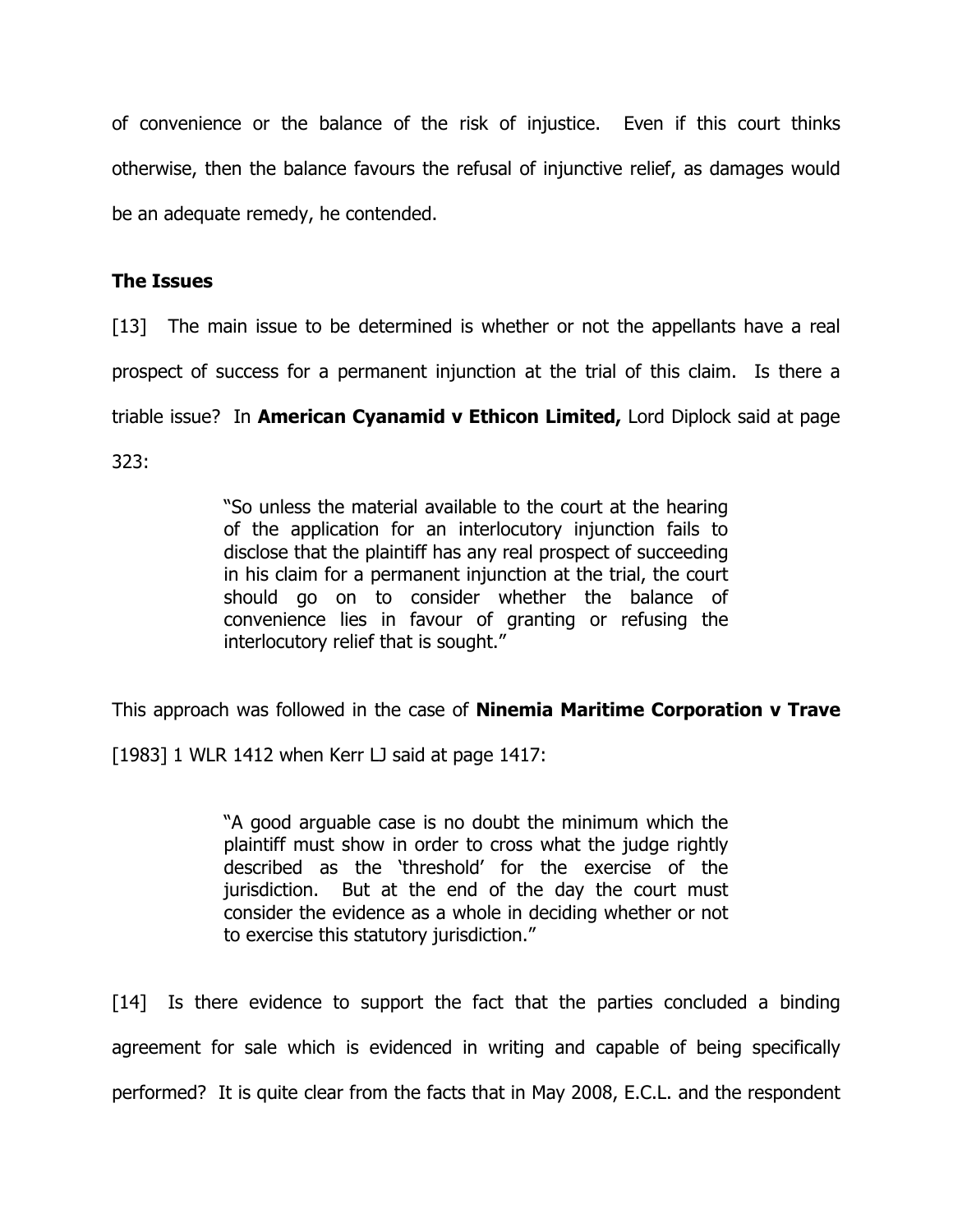commenced negotiations for the sale of the property for a price of \$30,000,000.00. There is evidence of payments totalling US\$100,000.00 towards the intended purchase of the property but no evidence in writing of any agreement between the parties of the terms and conditions of the sale. It is admitted in the affidavit of E.C.L. at paragraph [6] [c], that she was unable to complete the sale in a short period but that she and the respondent would enter into a lease agreement, whereby she would enter into possession of the premises as a lessee and purchaser for a period of six years, but subsequently amended to three years. It is also gleaned from the affidavit at paragraph [7] that she advised the respondent that the  $2<sup>nd</sup>$  and  $3<sup>rd</sup>$  appellants would be parties to the sale and lease agreement and requested that the agreements include the other appellants. There is evidence, and admitted in paragraph [9] of E.C.L.'s affidavit, that the respondent caused a lease agreement to be prepared which was executed by E.C.L. and the respondent and forwarded to the  $2^{nd}$  and  $3^{rd}$  appellants in Canada for their execution. A copy of this lease agreement (exhibited) reveals that neither the  $2<sup>nd</sup>$ nor 3rd appellant has signed it.

[15] The respondent stated in his affidavit that having gone to Canada, he collected the lease on 5 September 2008 from the  $2<sup>nd</sup>$  appellant where he observed a number of annotations, amendments and jottings on the document which he had not known about nor agreed to.

[16] It is clear that the facts do not support the contention that the parties concluded a binding agreement as there is nothing evidenced in writing to suggest that the